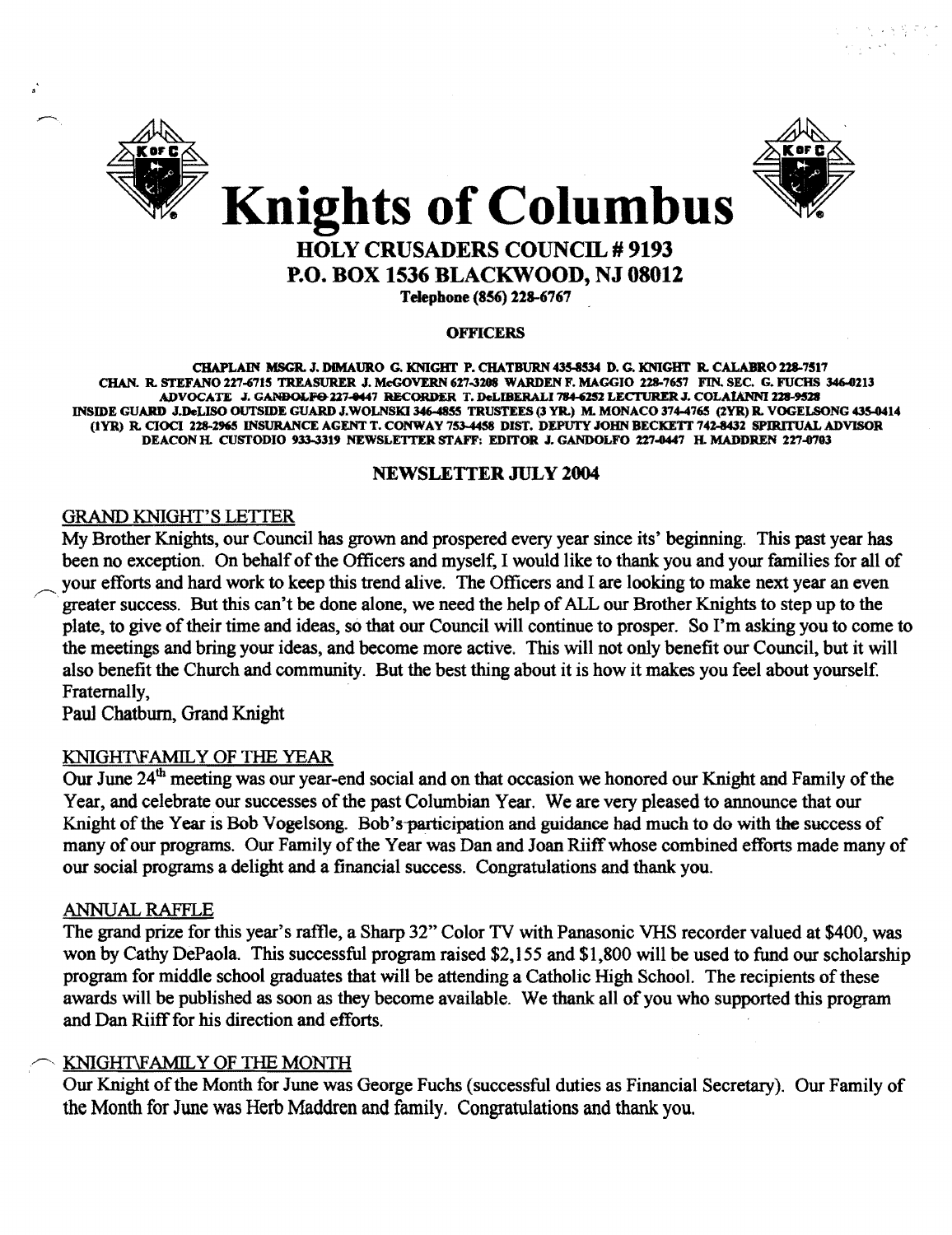## COUNCIL ELECTIONS

Our Council elections were held at our June  $10<sup>th</sup>$ business meeting. The following nominees were elected to lead our Council during the coming Columbian Year: Grand Knight Paul Chatburn. Deputy Grand Knight Bob Calabro, Chancellor Bob Stefano, Warden Frank Maggio, Treasurer Jim McGovern, Advocate John Gandolfo, Recorder Tullio DeLiberalli, Inside Guard Joe DeLiso, Outside Guard John Wolnski, (3yr) Trustee Mario Monaco. We congratulate our elected officers and pledge our support to them for the coming year.

### BACKYARD BARBEOUE

On Thursday, July 22th, Bob & Pauline Vogelsong will once again generously open their home to host an annual barbeque. No meeting on this night. All are invited to join us for swimming, bocce, horse shoes, ping-pong, or just socializing with brother knights and families. Their address is 3 Rainbow Place, Gloucester Twp.(near the corner of Little Gloucester Rd. & Erial Rd.) Starting time will be 6:00 PM. If you would like to bring a covered dish or dessert, coordinate with Bob or Pauline. For further information call (435-0414).

#### BLOOD DONOR DRIVE

We are sponsoring a blood donor drive on Thursday, July 8th, from 1:30 PM to 8:00 PM, in the St. Agnes Parish Center. Blood supplies are always in particularly short supply during the vacation summer months so, if you are physically able, please try to donate. Dan Riiff will even provide you with dinner ifyou're worried about being too weak after giving. We need your help, please support this effort.

## (K.)NIGHT AT THE BALLPARK

We are planning a night with the Camden Riversharks on Friday evening, July 9th. Tickets are only \$11 and they are going fast. The price includes bus transportation, admission to the game, and snacks on board the bus. The bus will leave the St. Agnes Church parking lot at 5:45 PM. This is a great way to see a good baseball game at

an affordable family price. Make your reservations now by calling Dan Riiff (228-0334). We are planning another outing on September 10th.

,  $\epsilon$ 

## CHAPLAIN'S CORNER

How can we ever be lonely? The love of God is so real, so intense, so much a part of us, how can we ever be alone? God's love accompanies us wherever we go, and it remains in us every minute of the day. God's impenetrable love keeps us going all the time, and it is this great affection that guides us in everything we do. It is so embedded in us that it keeps us company always. If you ever feel lonely, it is probably because you never felt this love pulling at your heartstrings.

#### FREE CONCERT

Our Council is sponsoring a free concert on August 10<sup>th</sup> in the St. Agnes Church parking lot, in front of the Parish Center (if it rains we can easily move the concert inside the parish center). Tommy Darro and his band will provide the music from 7:30 to. 9:30 PM, and we'll provide free hot dogs, soda and soft pretzels. Admission is free so bring the family and friends. Also bring your own chairs. We're going to need some help setting up and running the show. For further information, contact Bob Stefano (227-6715). We know we can count on you.

#### KNIGHTS OF COLUMBUS INSURANCE

Many jobs offer some form of group life insurance. Often, this insurance is an employee benefit provided at no charge, or for a small co-pay. Knowing this coverage exists may convince someone that he doesn't need to discuss personally owned life insurance with an agent. That could be a mistake.

Most forms of group life insurance are limited in amount. That amount may be tied to a salary or some other benchmark, but often there is a cap. That cap may be dangerously low for your family's needs should you die. In fact, without a needs analysis, it may be completely unrelated to needs at death. In addition, the amount of group insurance offered is almost always reduced -- sometimes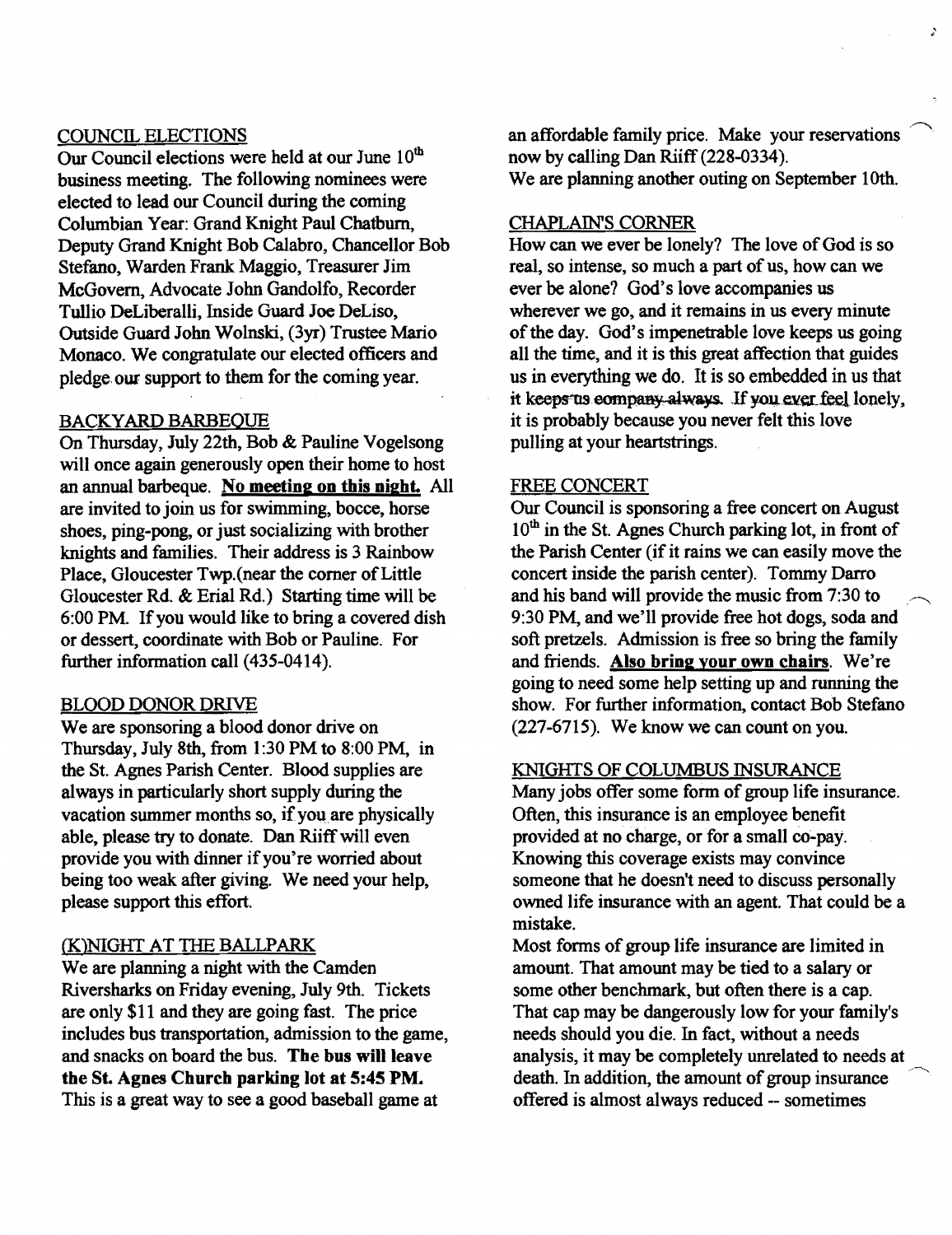dramatically -- when you retire. And furthermore, in our fast and ever changing economy, retirement may be a sooner rather than later event. Plan a complete needs analysis, review it with your Knights of Columbus agent and find out exactly where you stand.

Call me today for an appointment. Thomas J. Conway, Jr. Field Agent (856) 753-4458

#### FOURTII DEGREE NEWS

 $\overline{\phantom{0}}$ 

The new "Bishop Shad Assembly" is meeting on the third Wednesday of the month, at 8:00 PM, at the Holy Crusaders Council home, Church Street. The applicable sir knights are requested to transfer from the Damiano Assembly to the Bishop Shad Assembly. Transfer requires completion of Form 4. For further information or to expedite your transfer, please contact Ernie Ackerman (227-2371). The annual Deborah Social is scheduled for Oct. 15<sup>th</sup> and Ernie Aukerman will be the honoree. They are also putting together a basket of cheer and would appreciate your donations of unopened bottles.

#### COMING ATTRACTIONS

Big 50/50 Drawing, first mailing, Aug. 18<sup>th</sup>. (K)Night at the ballpark, Sept.  $10<sup>th</sup>$ , Riversharks. Crab Feast, Sept. 11<sup>th</sup>, Parish Center. Monte Carlo Night, Nov. 20<sup>th</sup>, Parish Center.

#### MONTE CARLO NIGHT

This year's Monte Carlo Night will be held on Saturday, Nov. 20<sup>th</sup>, in the Parish Center. At this time it may seem like a long way off, but with the enormous amount of planning and work to be done, it really isn't. To help, or to offer your suggestions for improvements, contact John Colaianni (228 9528) or Dan Riiff (228-0334).

## FIRST FRIDAY ADORATION

Exposition of the Blessed Sacrament will take place in the St. Agnes Chapel on First Friday, July 2nd, following the 9:00 AM Mass, continue until 7:00 PM, and close with Benediction. Our Council

would like to schedule specific times when a knight will be present for adoration. There is a sign-up sheet by the door, in the chapel.

#### EDITORIAL

It wasn't too long ago that our elected Council officers were sitting out there with the membership at our meetings possibly with some doubts, as to whether they would have the time to perform the duties of a chair officer. But they did and they will tell you that it was not only possible, but also satisfying. There will future years and future elections and the Council will always need leadership. Think about it. Vivat Jesus.

#### JULY BIRTIIDA YS AND ANNIVERSARIES

The following Knights or members of their families will celebrate their birthdays this month: Ted Anderson, Steven Armenia, Kenneth Aukerman, Pete Brusco, Mrs. Judy Calabrese, Chris Chiaro, Bob Coyle, Mick DiCamillo, Andy DiJoseph, Lisa Gandolfo, Anne Ibekwe, James Kennedy, Charles Murray, Mike Russell, Anne Chin, Timothy Smith, Ed Steward, Lisa Toner, Mrs. Pauline Vogelsong, Elizabeth Vogelsong and Marie Woyciechowski. The following members will celebrate their anniversaries: Mr.& Mrs. Tony DiCarlo, and Mr.& Mrs. Nick Pascale. CONGRATULATIONS!!! If we missed someone's birthday or anniversary, please contact John Gandolfo (227-0447).

#### **IMPORTANT DATES**

- July 1 Officers Meeting (8 PM Church St.)
- July 2 First Friday (St. Agnes Chapel)
- July 8 Council Meeting (8 PM Church St.)
- July 8 Blood Donor Drive (2-8 PM Parish Center)
- July 9 (K)Night at the Ballpark (Camden)
- July 22 Barbeque Picnic (6 PM Bob Vogelsong's)
- Aug. 5 Officers Meeting (8 PM Church St.)
- Aug. 6 First Friday (St. Agnes Chapel)
- Aug. 10 Free Concert (St. Agnes Church Grounds)
- Aug. 12 Council Meeting (8 PM Church St.)
- Aug. 12 Fr. McGivney's Birthday (1852)
- Aug. 14 Fr. McGivney's Death (1890)
- Aug. 26 Council Meeting (8 PM Church St.)